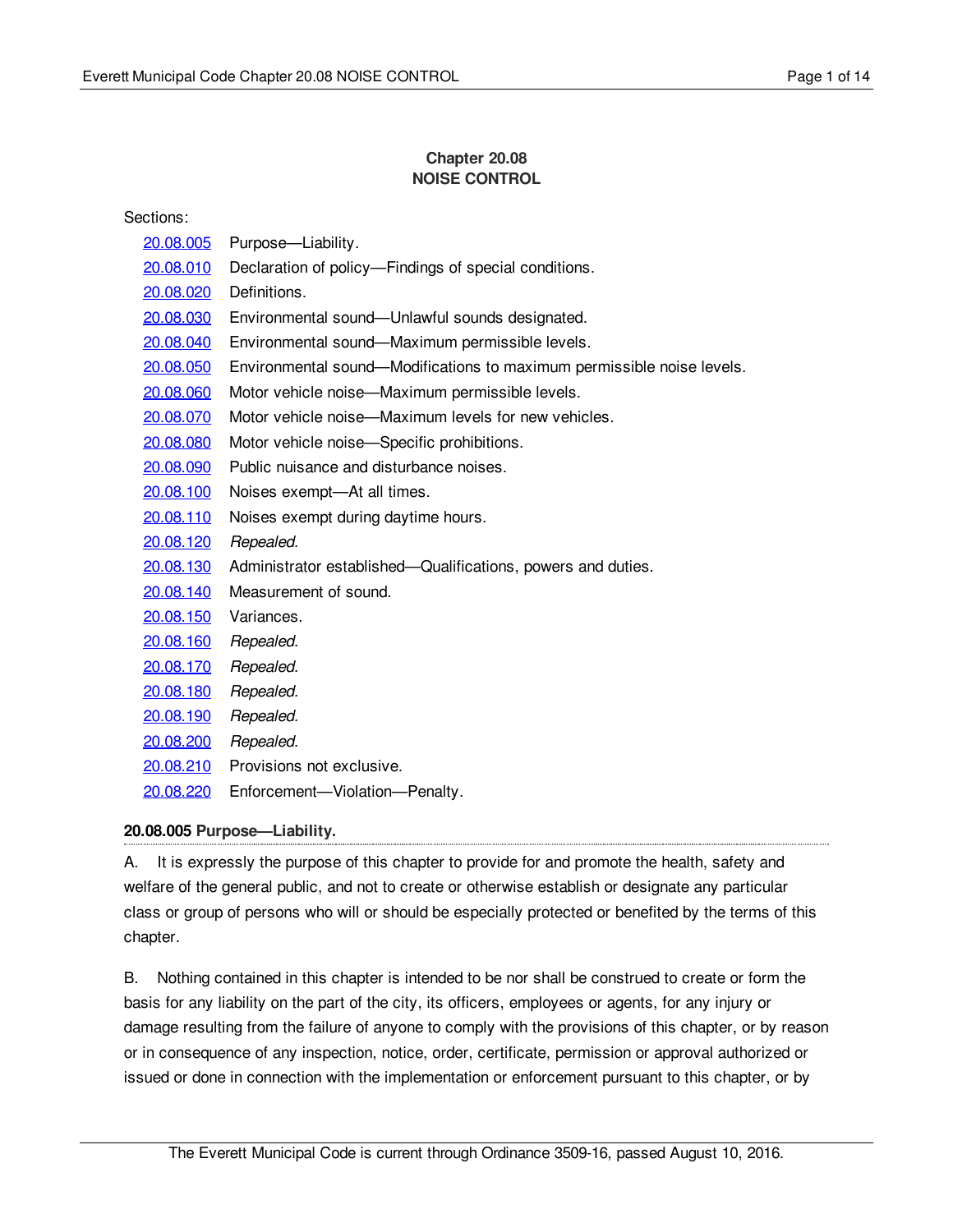reason of any action or inaction on the part of the city related in any manner to the enforcement of this chapter by its officers, employees or agents. (Ord. 1556-89 § 3, 1989)

### <span id="page-1-0"></span>**20.08.010 Declaration of policy—Findings of special conditions.**

A. Declaration of Policy. It is hereby declared to be the policy of the city to minimize the exposure of citizens to the harmful physiological and psychological effects of excessive noise. It is the express intent of the city council to control the level of noise and to promote and preserve the public health, safety, and welfare while affording protection to free speech activity as required by applicable constitutional law. It is the express intent of the city council to control the level of noise in a manner which promotes commerce; the use, value, and enjoyment of property; sleep and repose; the quality of the environment; and which enables all residents of the city to peacefully coexist in a manner which is mutually respectful of the interests and rights of others.

B. Findings of Special Conditions. The problem of noise in the city has been studied since 1972 by the city. On the basis of this experience and knowledge of conditions within the city, the city council finds that special conditions exist within the city which makes necessary any and all differences between this chapter and the regulations adopted by the Department of Ecology. (Ord. 3509-16 § 1, 2016: Ord. 534-78 § 1, 1978)

### <span id="page-1-1"></span>**20.08.020 Definitions.**

All technical terminology used in this chapter not defined herein shall be interpreted in conformance with American National Standards Institute Specifications Section 1.4-2014 as it currently exists or is later amended. For purposes of this chapter, the words and phrases used herein shall have the meaning indicated below:

A. "Administrator" means the noise control administrator as established in Section [20.08.130](#page-9-1), or designee.

B. "dB(A)" means a sound level, measured in decibels, using the A frequency-weighting network of a sound level meter.

C. "District" means the land use zones to which the provisions of this chapter are applied. For the purposes of this chapter the following noise control districts shall be established which include land use zones designated in the Everett zoning code as follows:

| <b>Noise</b>    |                                     |
|-----------------|-------------------------------------|
| <b>Control</b>  |                                     |
| <b>District</b> | <b>Land Use Zones</b>               |
|                 | 1. District All residentially zoned |
|                 | districts including but not         |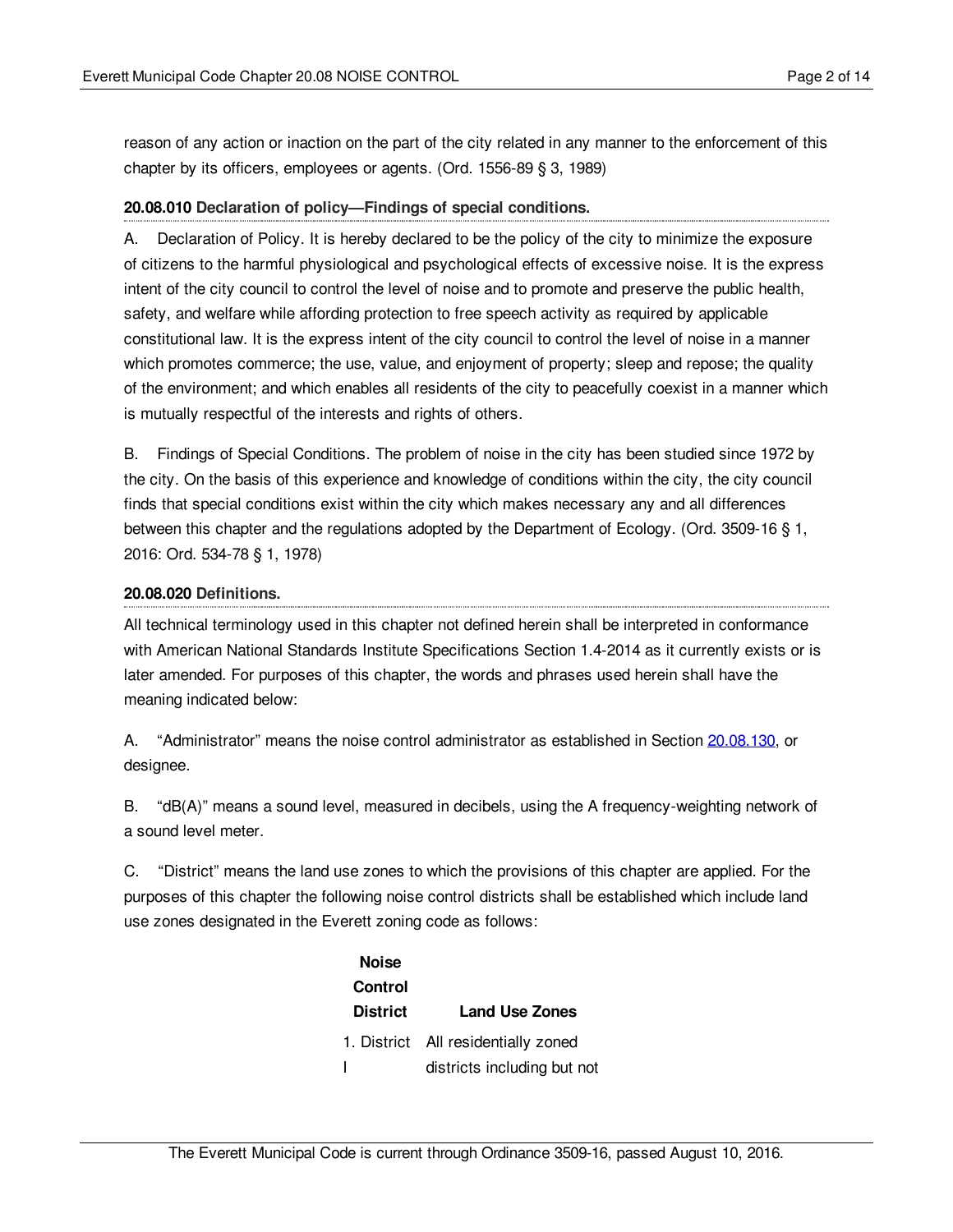|   | limited to R.S., R-1, R-1A,<br>R-2, R-2A, R-3, R-3L, R-4<br>and $R-5$ .                                                                                                                                                   |
|---|---------------------------------------------------------------------------------------------------------------------------------------------------------------------------------------------------------------------------|
| Ш | 2. District All business and<br>commercially zoned<br>districts including but not<br>limited to B-1, B-2, B-3,<br>BMU, E1, E-1MUO, C-1,<br>$C-1R$ , $C-2$ and $C-2ES$ .                                                   |
| Ш | 3. District All agricultural and<br>manufacturing zoned<br>districts including but not<br>limited to A, M-M, M-1, M-<br>S, W-C and all other<br>nonresidential,<br>nonbusiness and<br>noncommercially zoned<br>districts. |

For any land use zone not listed in this subsection C, the administrator may determine that the zone is substantially similar to a zone listed in this subsection C and may classify it similarly for purposes of this chapter.

D. "Emergency work" means work made necessary to restore property to a safe condition following a public calamity, work required to protect persons or property from imminent exposure to danger, or work by private or public utilities for providing or restoring immediately necessary utility service.

E. "Gross vehicle weight rating" means the value specified by the manufacturer as the recommended maximum loaded weight of a single vehicle.

F. "Motorcycle" means any motor vehicle having a saddle for the use of the rider and designed to travel on not more than three wheels in contact with the ground, except farm tractors and such vehicles powered by engines of less than five horsepower.

G. "Motor vehicle" means any vehicle which is self-propelled, used primarily for transporting persons or property upon public highways, and required to be licensed under RCW 46.16A.030. (Aircraft, watercraft, and vehicles used on rails or tracks are not motor vehicles as that term is used herein.)

H. "New motor vehicle" means a motor vehicle manufactured after December 31, 1976, the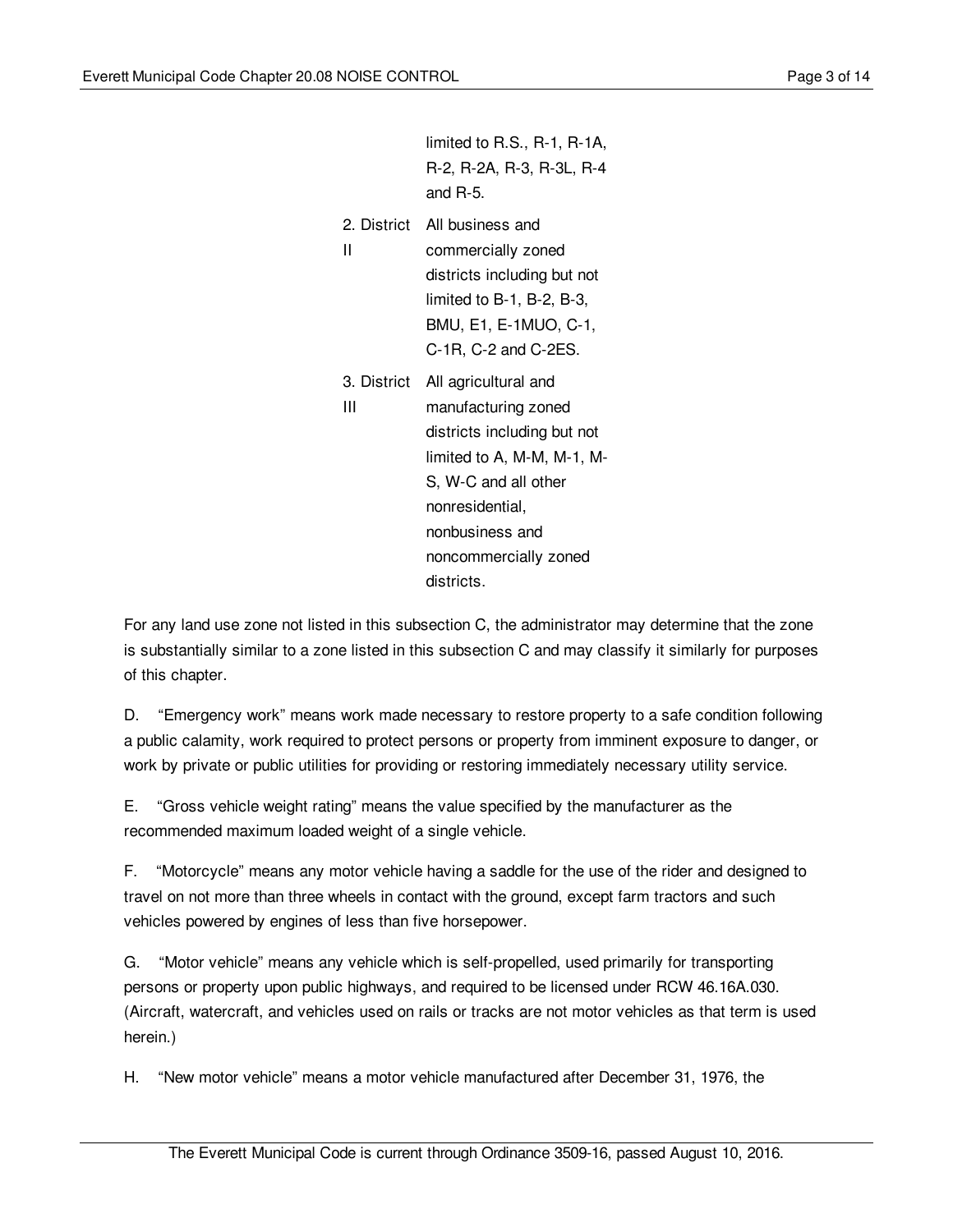equitable or legal title of which has never been transferred to a person who, in good faith, purchases the new motor vehicle for purposes other than resale.

I. "Noise" means the intensity, duration and character of sounds from any and all sources.

J. "Off-highway vehicle" means any self-propelled motor driven vehicle not used primarily for transporting persons or property upon public highways nor required to be licensed under RCW 46.16A.030.

K. "Person" means any individual, firm, association, partnership, corporation or any other entity, public or private.

L. "Property boundary" means the survey line at ground surface which separates the real property owned, rented or leased by one or more other persons and its vertical extension.

M. "Public highway" means the entire width between the boundary lines of every way publicly maintained by the department of highways or any county or city when any part thereof is generally open to the use of the public for purposes of vehicular travel as a matter of right.

N. "Public nuisance noise" means any sound which annoys, injures, interferes with or endangers the comfort, repose, health or safety of others and affects the rights of a community or neighborhood although the extent of the damage may be unequal.

O. "Receiving property" means real property within which sound originating from sources outside the property boundary is received.

P. "Sound level" means a weighted sound pressure level obtained by the use of a sound level meter and weighted as specified in American National Standards Institute Specifications, Section 1.4-2014.

Q. "Sound level measurement procedures" means standardized procedures for the measurement of sound levels of sources regulated by this chapter and performed in accordance with the Washington State Department of Ecology rules, Chapter 173-58 WAC.

R. "Sound level meter" means a sound level measuring device, either Type I or Type II, as defined by American National Standards Institute Specifications, Section 1.4-2014.

S. "Temporary construction site" means any location where site clearing, construction of plat improvements, or construction or remodeling of a structure, facility, improvement or other feature attached to the land occurs. This includes roadway, bikeway, trail, sidewalk or other similar construction, repair or improvement.

T. "WAC" means the Washington Administrative Code as currently enacted or hereafter amended.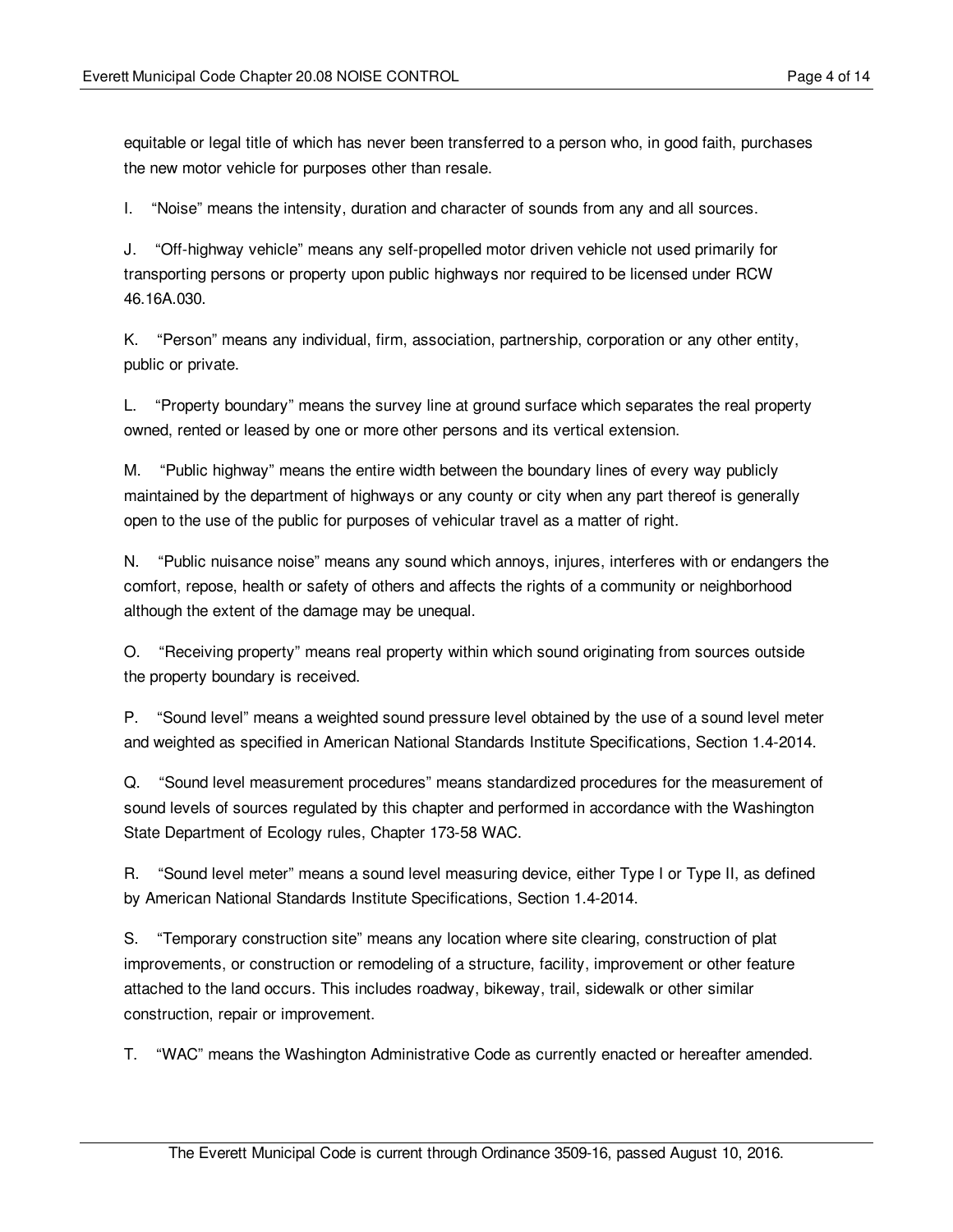U. "Watercraft" means any contrivance, excluding aircraft, used or capable of being used as a means of transportation or recreation on water.

V. "Weekend" means Saturday and Sunday or any legal holiday observed by the state of Washington. (Ord. 3509-16 § 2, 2016: Ord. 3440-15 § 3, 2015: Ord. 1556-89 § 1, 1989; Ord. 690-80 § 2, 1980; Ord. 534-78 § 2, 1987)

## <span id="page-4-0"></span>**20.08.030 Environmental sound—Unlawful sounds designated.**

It is unlawful for any person to cause or permit noise to intrude into the real property of another person which noise exceeds the maximum permissible sound pressure levels set forth in this chapter. (Ord. 3509-16 § 3, 2016: Ord. 534-78 § 3(a), 1987)

## <span id="page-4-1"></span>**20.08.040 Environmental sound—Maximum permissible levels.**

For sound sources located within the city of Everett, the maximum permissible noise levels are as follows:

| District<br>Sound |                | District of Receiving | Property within the City of |
|-------------------|----------------|-----------------------|-----------------------------|
| <b>Source</b>     | <b>Everett</b> |                       |                             |
|                   | ı              | Ш                     | Ш                           |
|                   | 55 dB(A) 57    |                       | 60                          |
|                   |                | dB(A)                 | dB(A)                       |
| Ш                 | 57 dB(A) 60    |                       | 65                          |
|                   |                | dB(A)                 | dB(A)                       |
| Ш                 | $60$ dB $(A)$  | - 65                  | 70                          |
|                   |                | dB(A)                 | dB(A)                       |

Where a receiving property lies within more than one district, the most restrictive maximum permissible noise level shall apply to the receiving property. (Ord. 3509-16 § 4, 2016: Ord. 534-78 § 3(b), 1978)

## <span id="page-4-2"></span>**20.08.050 Environmental sound—Modifications to maximum permissible noise levels.**

The maximum permissible sound levels established by this chapter shall be modified, reduced or increased as follows:

A. Between the hours of ten p.m. and seven a.m. during weekdays, and between the hours of ten p.m. and nine a.m. on weekends, the levels established in Section [20.08.040](#page-4-1) are reduced by ten dB(A) where the receiving property lies within District I of the city of Everett.

B. At any hour of the day or night, for any source of sound which is of short duration, the levels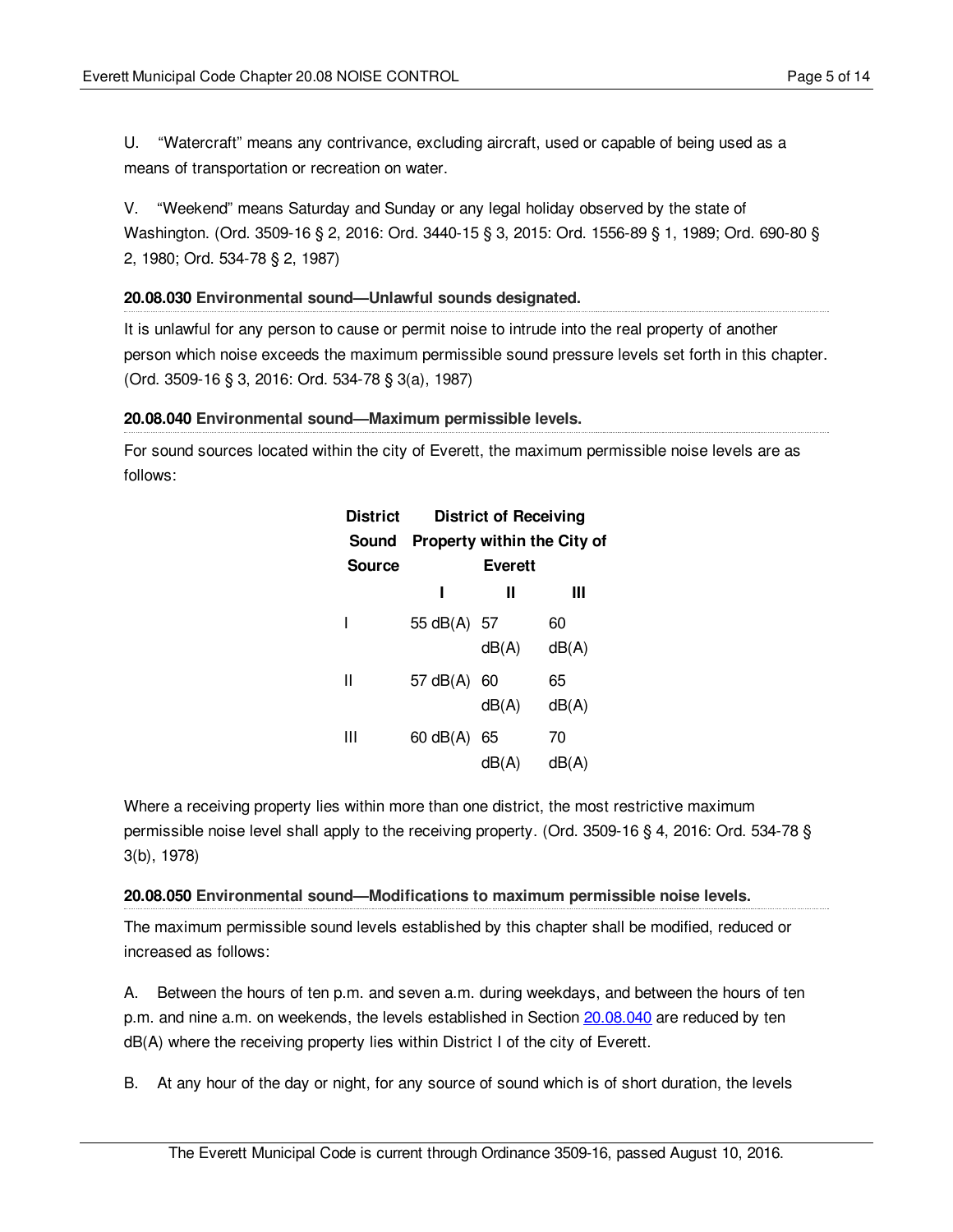established by this chapter are increased by:

- 1. Five dB(A) for a total of fifteen minutes in any one-hour period; or
- 2. Ten dB(A) for a total of five minutes in any one-hour period; or

3. Fifteen dB(A) for a total of one and one-half minutes in any one-hour period. (Ord. 3509-16 § 5, 2016: Ord. 534-78 § 3(c), 1978)

## <span id="page-5-0"></span>**20.08.060 Motor vehicle noise—Maximum permissible levels.**

It is unlawful for any person to operate any motor vehicle upon any public highway or any combination of such vehicles under any conditions of grade, load, acceleration, or deceleration in such a manner as to exceed the maximum permissible sound levels for the category of vehicle, as measured at a distance of fifty feet from the center of the lane of travel within the speed limits specified, under procedures set forth in Chapter 173-62 WAC, Motor Vehicle Noise Performance Standards, including:

| <b>Vehicle Category</b> |         | 45 MPH Over 45 |
|-------------------------|---------|----------------|
| <b>Type</b>             | or Less | MPH            |
| Motor vehicles          | 86      | 90             |
| over 10,000             | dB(A)   | dB(A)          |
| pounds GVWR             |         |                |
| Motorcycles             | 78      | 82             |
|                         | dB(A)   | dB(A)          |
| All other motor         | 72      | 78             |
| vehicles                | dB(A)   | dB(A)          |

(Ord. 3509-16 § 6, 2016: Ord. 534-78 § 4(a), 1978)

## <span id="page-5-1"></span>**20.08.070 Motor vehicle noise—Maximum levels for new vehicles.**

It is unlawful for any person to sell or offer for sale a new motor vehicle, except an off-highway vehicle, which produces a maximum noise exceeding the following noise levels at a distance of fifty feet under acceleration test procedures set forth in Chapter 173-62 WAC.

| <b>Vehicle Category</b>                                      | Date of Manufacture           | <b>Maximum Sound</b> |
|--------------------------------------------------------------|-------------------------------|----------------------|
| Any motor vehicle over 10,000<br>pounds GVWR excluding buses | Before January 1, 1978 86 dBA |                      |
| Any motor vehicle over 10,000<br>pounds GVWR excluding buses | After January 1, 1978         | 83 dBA               |
| Any motor vehicle over 10,000                                | After January 1, 1982         | 80 dBA               |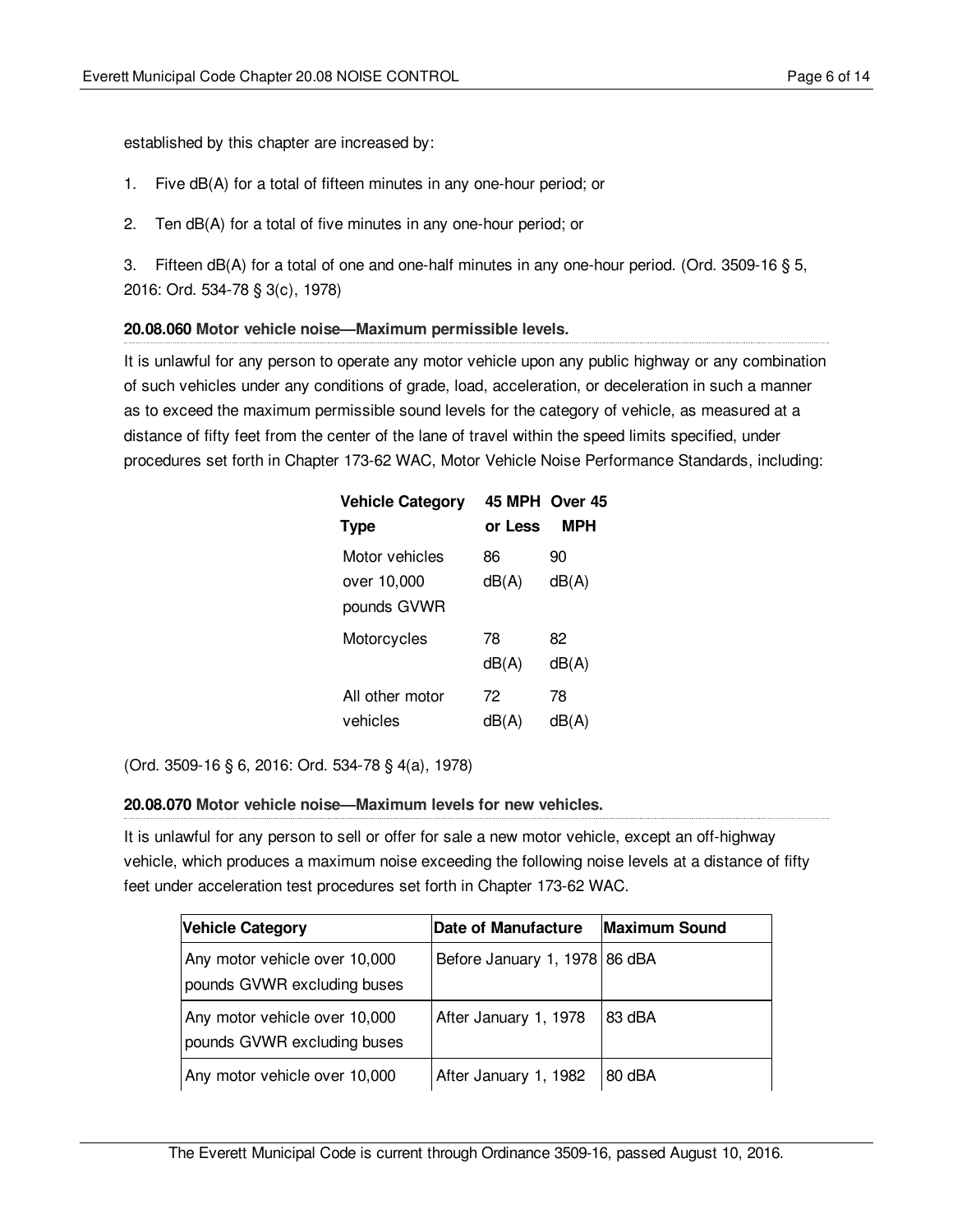| pounds GVWR excluding buses                     |                       |        |
|-------------------------------------------------|-----------------------|--------|
| All buses over 10,000 pounds<br>GVWR            | After January 1, 1980 | 85 dBA |
| All buses over 10,000 pounds<br>GVWR            | After January 1, 1983 | 83 dBA |
| All buses over 10,000 pounds<br>GVWR            | After January 1, 1986 | 80 dBA |
| Any motor vehicle 10,000 pounds<br>GVWR or less | After January 1, 1976 | 80 dBA |
| Motorcycles                                     | After January 1. 1976 | 83 dBA |
| Motorcycles                                     | After January 1, 1986 | 80 dBA |

(Ord. 3509-16 § 7, 2016: Ord. 534-78 § 4(b), 1978)

## <span id="page-6-0"></span>**20.08.080 Motor vehicle noise—Specific prohibitions.**

A. Mufflers and Exhaust Systems. Every motor vehicle operated upon the public highways shall at all times be equipped with an exhaust system and a muffler in good working order and constant operation to prevent excessive or unusual noise.

B. Tire Noise. It is unlawful for any person to operate a motor vehicle in such a manner as to cause or allow to be emitted squealing, screeching or other such noise from the tires in contact with the ground because of rapid acceleration or excessive speed around corners or other such reason, except that noise resulting from emergency braking to avoid imminent danger shall be exempt from this section.

C. Alteration of Motor Vehicles. It is unlawful for any person to change or modify any part of a motor vehicle or install any device thereon in any manner that permits sound to be emitted by the motor vehicle in excess of the limits prescribed in Sections [20.08.060](#page-5-0) and [20.08.070](#page-5-1).

D. Violation of this section is a misdemeanor. (Ord. 3509-16 § 8, 2016: Ord. 534-78 § 4(c), 1978)

# <span id="page-6-1"></span>**20.08.090 Public nuisance and disturbance noises.**

A. Public Nuisance Noises. The administrator may determine that a sound constitutes a public nuisance noise as defined herein. It is unlawful for any person to cause or allow to be emitted a noise which has been determined a public nuisance noise.

B. Public Disturbance Noises Originating from Real or Personal Property. Unless specifically exempted, public disturbance noises emanating from real or personal property possessed or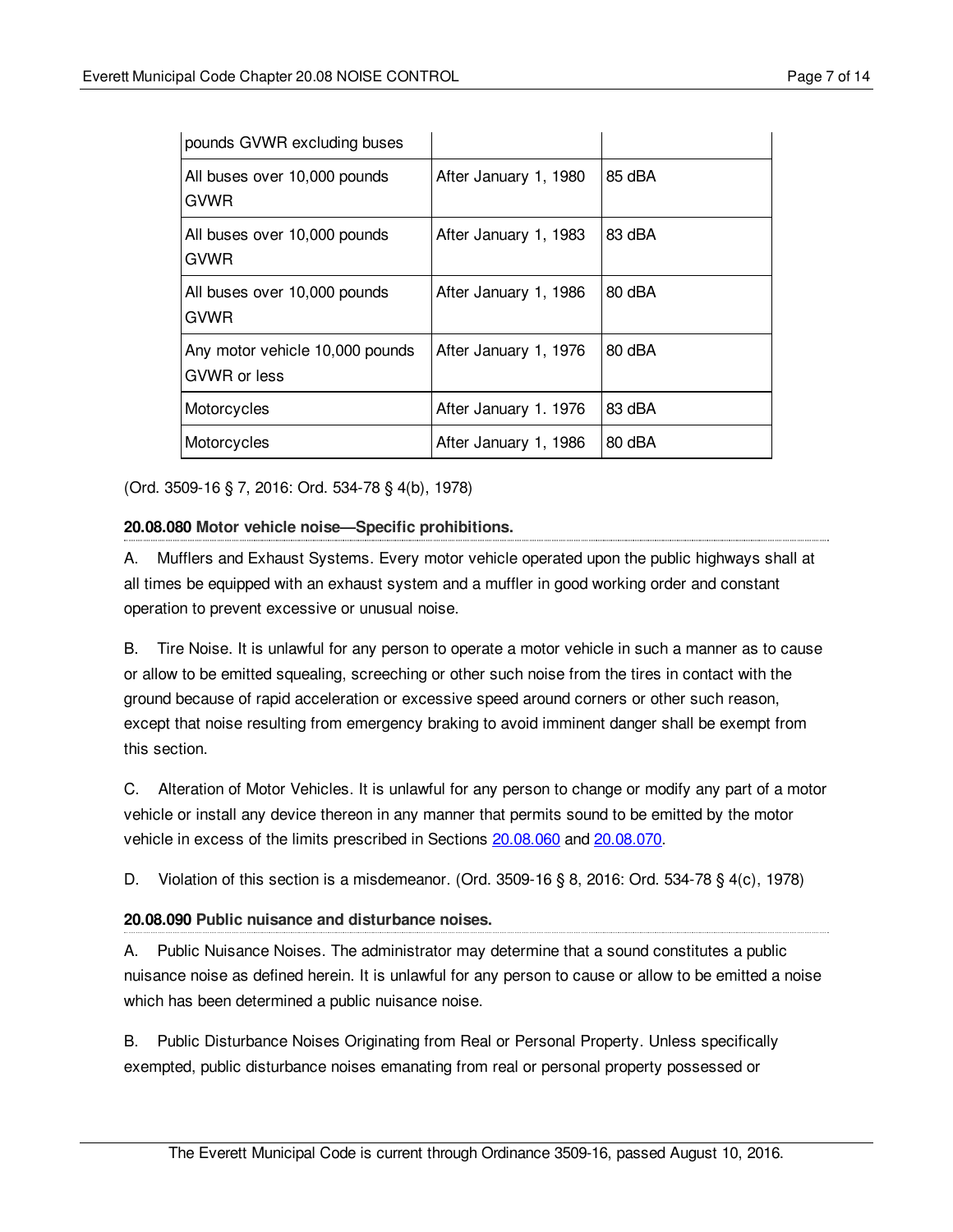controlled by the person causing or permitting the public disturbance noise are prohibited at all times. These include but are not limited to the following sounds if the sound is plainly audible across a real property line or fifty feet from the source, whichever is less.

1. The frequent, repetitive and/or continuous sounding of any horn, siren or alarm attached to a motor vehicle, except when used as a warning of danger or as specifically permitted or required by law.

2. The frequent, repetitive and/or continuous sounds in connection with the starting, operation, repair and/or testing of any motor vehicle, motorcycle, off-highway vehicle or internal combustion engine.

3. The creation of frequent, repetitive and/or continuous sounds which emanate from real property possessed or controlled by the person causing or permitting the sound, such as sounds from audio equipment, television, video equipment, musical instruments, band sessions and/or social gatherings.

4. Violation of this section is a misdemeanor.

C. Public Disturbance Noises Originating from Public Property. Unless specifically exempted, public disturbance noises originating from a person or personal property while on public property or a public right-of-way are prohibited at all times. In addition to public disturbance noises defined in subsection B of this section, the following are public disturbance noises:

1. A person or performer creating a sound, whether amplified or unamplified, between the hours of ten p.m. and seven a.m. so as to be plainly audible across a real property boundary which is not the source of sound;

2. A person or performer creating a sound, whether amplified or unamplified, between the hours of seven a.m. and ten p.m. so as to be plainly audible one hundred feet or more from the source of the sound;

3. The use of a sound amplifier or other device capable of producing or reproducing amplified sound upon public streets for the purpose of commercial advertising or sales or for attracting the attention of the public to any vehicle, structure or property or the contents therein, except that vendors whose sole method of selling is from a moving vehicle shall be exempt from this subsection;

4. Sound from the frequent, repetitive and/or continuous operating or playing of motor vehicle audio equipment, whether portable or stationary or mounted on or within a motor vehicle.

5. Violation of this section is a misdemeanor.

D. It is unlawful to intentionally fail to cease a public disturbance noise when directed to do so by a law enforcement officer. The content of the sound will not be considered in determining any violation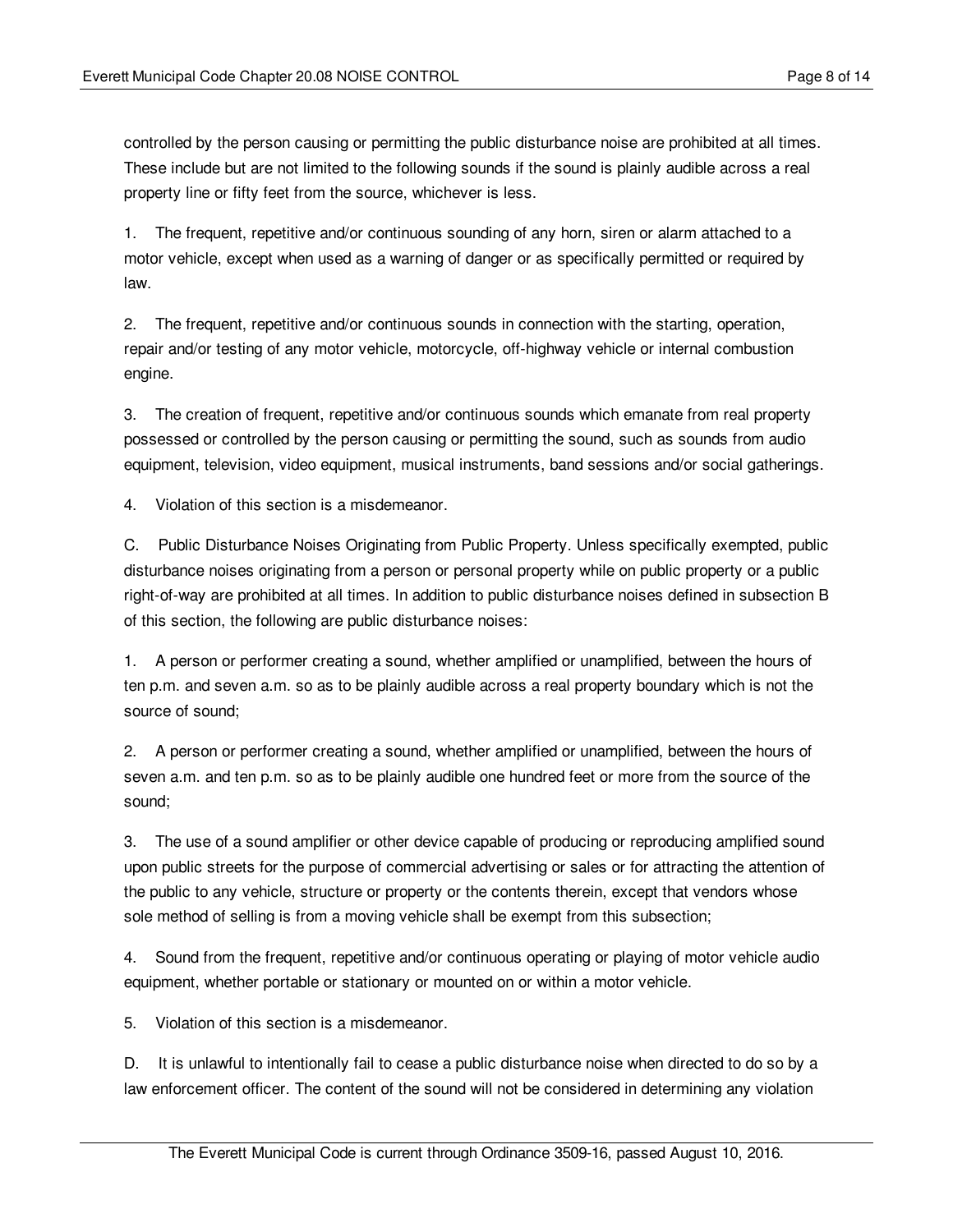of this section. Violation of this section is a misdemeanor. (Ord. 3509-16 § 9, 2016: Ord. 2394-99 § 11, 1999: Ord. 1971-93 § 1, 1993; Ord. 690-80 § 2, 1980; Ord. 534-78 § 5, 1978)

### <span id="page-8-0"></span>**20.08.100 Noises exempt—At all times.**

A. The following noises are exempt at all times from this chapter:

1. Noise originating from aircraft in flight, and sounds which originate at airports and are directly related to flight operations;

2. Noise created by the operation of equipment or facilities of surface carriers engaged in commerce by railroad;

3. Noises created on property of federal military facilities;

4. Noise created by watercraft and float planes in operation;

5. Noise created by safety and protective devices, such as relief valves where noise suppression would defeat the safety release intent of the device;

6. Noise created by fire alarms being used for their intended purpose;

7. Noise created by emergency equipment, including, but not limited to, emergency standby or backup equipment, and emergency work necessary in the interests of law enforcement or of the health, safety or welfare of the community; and including, but not limited to, any emergency work necessary to replace or repair essential utility services;

8. Noise created by auxiliary equipment on motor vehicles used for highway maintenance;

9. Noise originating from officially sanctioned parades, sporting events and other public events;

10. Noise created by motor vehicles when regulated by Sections [20.08.060](#page-5-0) through [20.08.080;](#page-6-0)

11. Noise caused by natural phenomena;

12. Noise originating from motor vehicle racing events at existing authorized facilities;

13. Noise created by existing stationary equipment used in the conveyance of water by a utility and noise created by existing electrical substations;

14. Noises in compliance with a lawfully issued conditional use permit or SEPA determination. (Ord. 3509-16 § 10, 2016: Ord. 1971-93 § 2, 1993; Ord. 1556-89 § 2, 1989; Ord. 564-78 §§ 1—3, 1978; Ord. 534-78 § 6(a), (b), 1978)

#### <span id="page-8-1"></span>**20.08.110 Noises exempt during daytime hours.**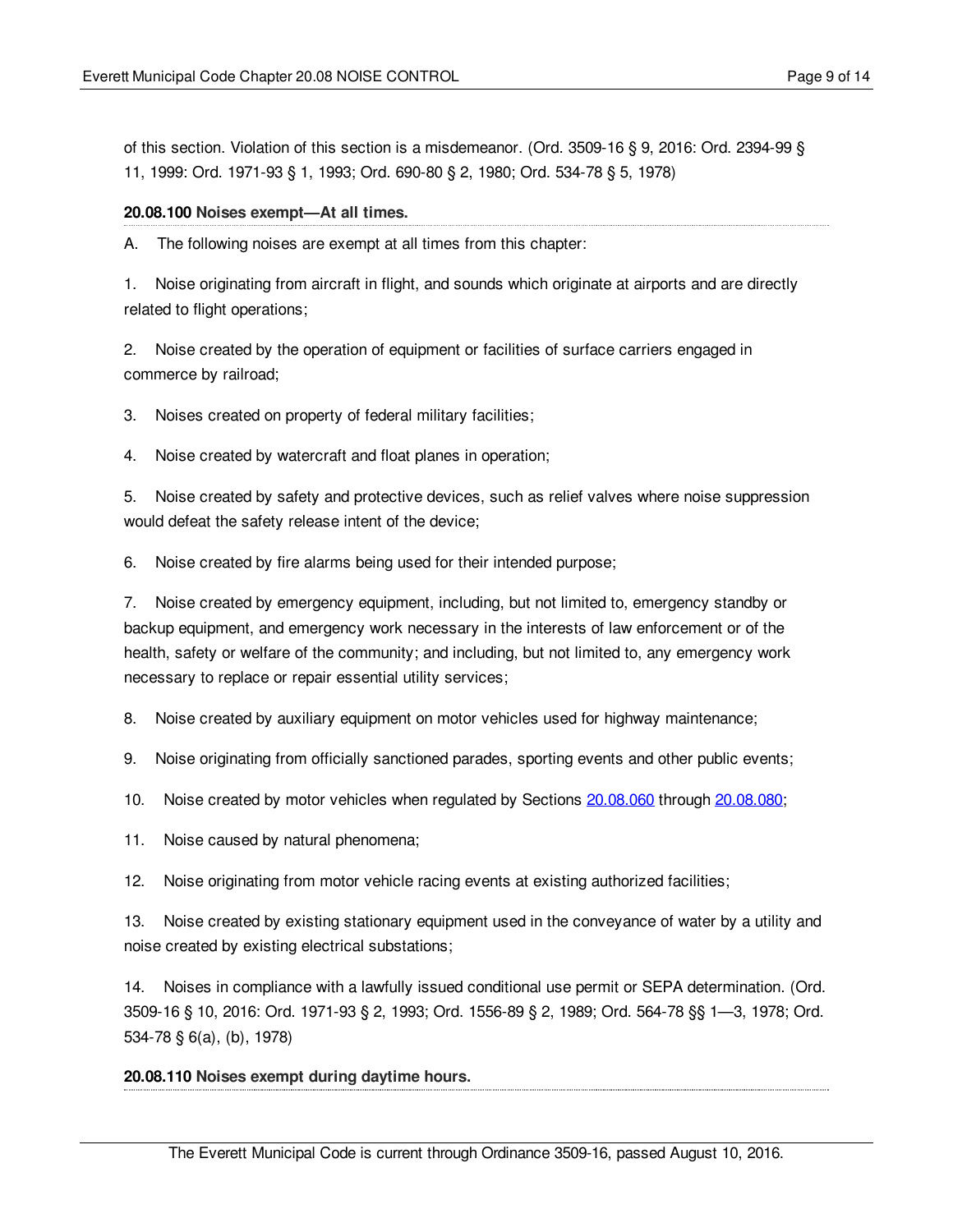The following noises shall be exempt from the provisions of this chapter between the hours of seven a.m. and ten p.m. on weekdays and nine a.m. and ten p.m. on weekends and holidays:

A. Noise created by powered equipment used in temporary or periodic maintenance or repair of residential property.

B. Noise created by aircraft engine testing and maintenance not related to flight operations.

C. Noise created by the discharge of firearms on authorized shooting ranges.

D. Noise created by the installation or repair of essential utility services.

E. Noise created by blasting.

F. Noise created by bells, chimes or carillons not operating for more than five minutes in any one hour.

G. Noise originating from forest harvesting and silvicultural activity.

H. Noise originating from temporary construction sites, excepting that noise from a temporary construction site that is received in a District I property is exempt between seven a.m. and ten p.m. on weekdays and between eight a.m. and six p.m. on weekends and holidays.

I. Noise emanating from marine-oriented construction sites except between the hours of ten p.m. and seven a.m. on weekdays and weekends if the receiving property is located in District I of the city. (Ord. 3509-16 § 11, 2016: Ord. 534-78 § 6(c), 1978)

# <span id="page-9-0"></span>**20.08.120 Noises exempt from nighttime reduction.**

*Repealed by Ord. 3509-16.* (Ord. 564-78 § 4, 1978; Ord. 534-78 § 6(d), 1978)

# <span id="page-9-1"></span>**20.08.130 Administrator established—Qualifications, powers and duties.**

A. Establishment. The position of administrator is hereby established. The administrator or her designee is authorized to administer and enforce the provisions of this chapter.

B. Qualifications of Administrator. The administrator shall be qualified to perform and interpret sound level measurements consistent with guidance provided by the State Department of Ecology or other recognized institution to operate Type I and Type II sound level meters, and make all computations and calculations necessary to enforce this chapter.

C. Authority of Administrator. The authority of the administrator shall include but is not limited to:

1. Promulgate rules and regulations consistent with the terms of this chapter and reasonably necessary to implement the provisions of this chapter;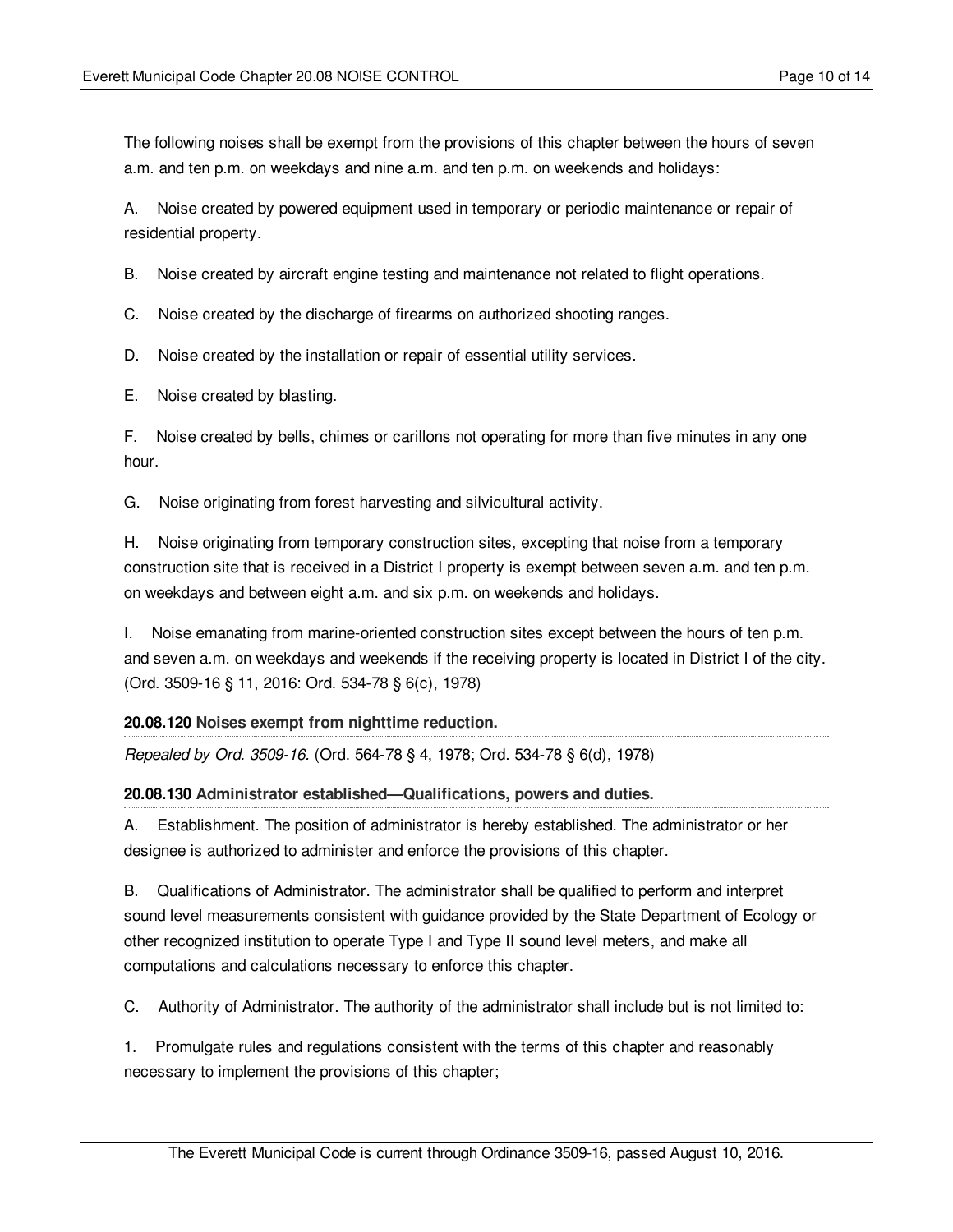2. Obtaining assistance from other appropriate city departments and officials to effectively administer this noise chapter;

3. Training police officers and staff in noise ordinance enforcement;

4. Purchasing and maintaining sound measuring equipment and training city staff in their calibration and use;

5. Investigating citizens' noise complaints;

6. Granting or denying variances according to procedures set forth in this chapter;

7. Assisting city departments in evaluating and reducing the noise impact of their activities;

8. Providing public education and information regarding noise, this noise chapter and city of Everett noise control districts. (Ord. 3509-16 § 12, 2016: Ord. 534-78 § 7, 1978)

## <span id="page-10-0"></span>**20.08.140 Measurement of sound.**

A. If the measurements of sound are made with a sound level meter, it shall be an instrument in good operating condition meeting the requirements for a Type I or Type II instrument, as delineated in American National Standards Institute Specifications (ANSI) Section 1.4-2014.

B. Sound measurements shall be taken using the guidance of Chapter 173-58 WAC, Sound Level Measurement Procedures, and using any additional methods recognized as best practice by the noise industry.

C. Any sound measurements performed by a third party may be considered by the noise administrator, provided they are in accordance with this section and performed by an individual trained to operate Type I and Type II sound level meters. (Ord. 3509-16 § 13, 2016: Ord. 534-78 § 8, 1978)

## <span id="page-10-1"></span>**20.08.150 Variances.**

A. A person may request a variance from compliance with this chapter by making an application with the administrator at least thirty days before the time period for the variance is to take effect. The application shall be in writing and shall be accompanied by a fee in the amount of one hundred dollars. The variance may not be used for private activities (weddings, parties, etc.). The applicant shall explain the:

- 1. Nature of the noise.
- 2. Source of the noise.
- 3. Duration for which the noise will be created.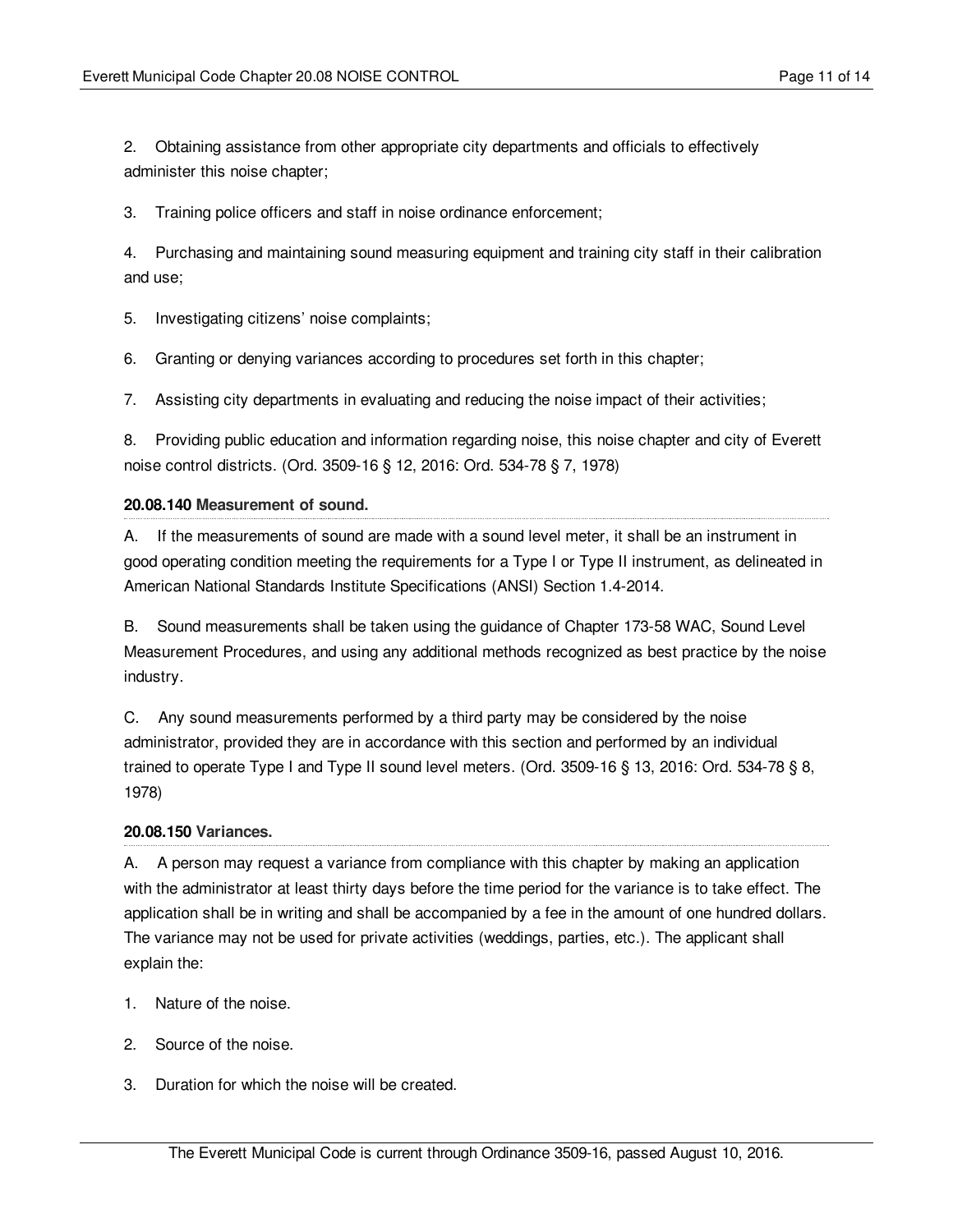- 4. Time period for which the variance will be necessary.
- 5. Reason why the noise violation cannot be avoided, and
- 6. Mitigating conditions the applicant will implement to minimize the noise level violations.

7. The applicant shall list all property owners who adjoin the subject property per county assessor records, except that (a) the administrator may waive this property owner list requirement if the administrator determines that the granting of the variance would have no significant effect on adjoining property owners, and (b) the administrator may increase the required property owner list to include all property owners within five hundred feet of the subject property per county assessor records if the administrator determines that the granting of the variance would have a significant impact on such property owners.

B. The administrator, after informing the affected city departments, and after considering the relative interests of the applicant, of the other owners or possessors of property likely to be affected by the noise, and of the general public, may grant a variance if the administrator determines that the noise level violations:

- 1. Cannot be avoided,
- 2. Will exist for a specific period of time,
- 3. Will not endanger public health, safety or welfare, and
- 4. Have been mitigated to the greatest extent reasonably possible.

C. Variances granted pursuant to this chapter shall be in writing and must include the time period the variance will be in effect and the location of the variance.

D. The administrator may deny a variance application if:

1. The administrator determines that the applicant does not meet the criteria listed in subsection B of this section; or

2. The variance was obtained with false or misleading information.

E. The administrator may revoke a variance if:

1. At any time during the variance the administrator determines that the variance holder no longer meets the criteria listed in subsection B of this section;

2. The variance holder causes or permits noise that fails to comply with the variance or other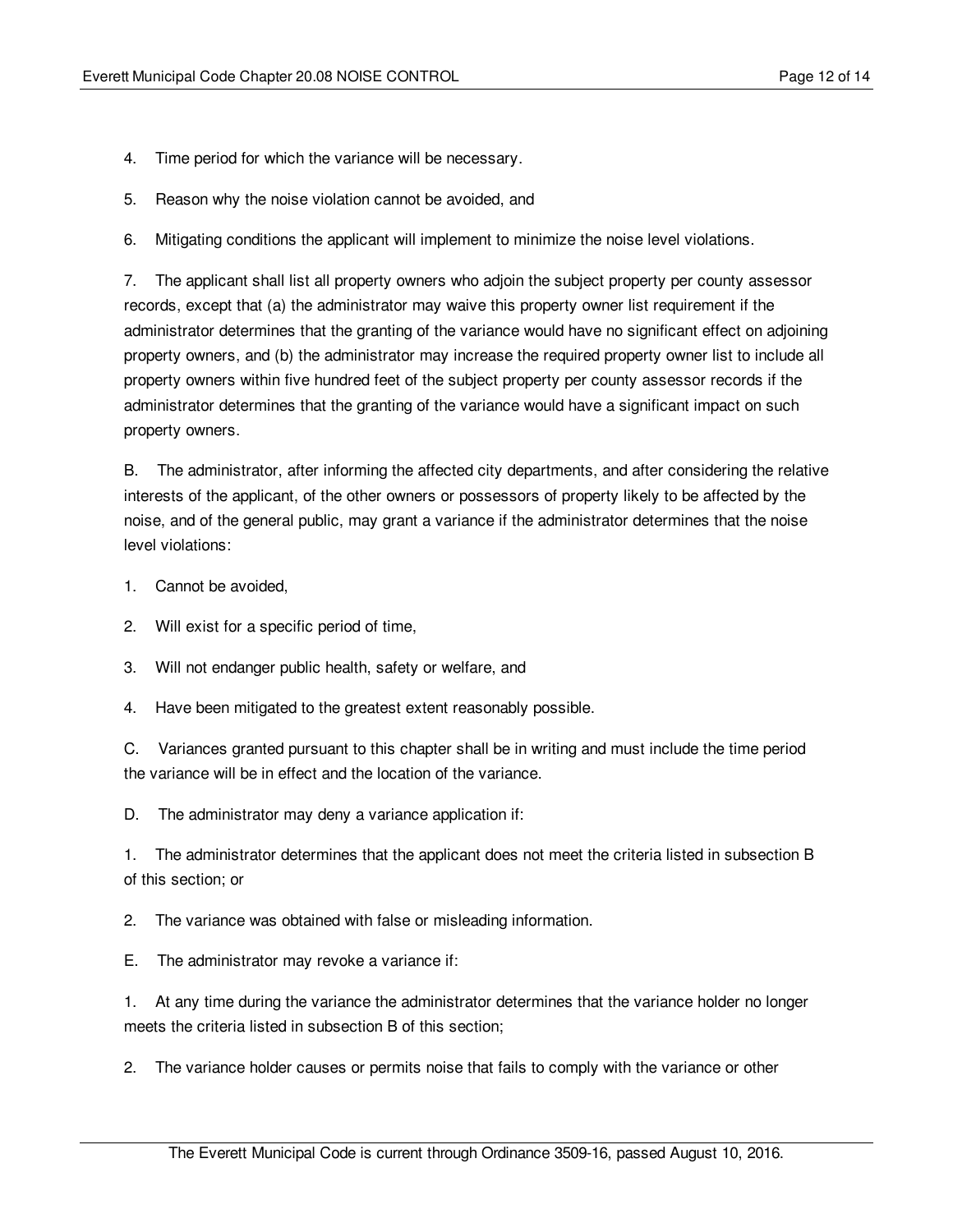provisions of this chapter not affected by the variance and the issuance of a violation citation or stop work order has been or would be ineffective to secure compliance; or

3. The variance was obtained with false or misleading information.

F. The variance holder must post the variance in a viewable area at the location of the variance or keep it on their person during the effective period of the variance.

G. If the administrator grants a variance, notice shall be mailed by first class mail to those property owners appearing on the list provided by the applicant per the application requirement herein. The applicant shall be responsible for paying all mailing costs, which shall be in addition to the variance application fee.

H. Any variance granted by the administrator shall be restricted in duration and an implementation schedule for achieving compliance with this chapter shall be incorporated therein. No variance shall exceed thirty days. Variances may be renewed, but no renewal shall be granted unless application is made at least sixty days prior to expiration of the issued variance and the applicant complies with all other requirements of this section.

I. Any person aggrieved by a variance decision may file an appeal in writing with the land use hearing examiner within ten days of issuance of the administrator's decision. The appeal shall be a proceeding pursuant to Title 15, Review Process IIIA. The appellant must prove by clear and convincing evidence that the administrator abused his or her discretion in a decision made pursuant to this section. Any appeal of a variance decision by the administrator may be affirmed, reversed, or modified by the hearing examiner. The decision of the hearing examiner shall be final. The applicable provisions of Title 15 shall govern procedure and process of any appeal of an administrator's decision, except that public notice requirements established in Section 15.24.110 do not apply to this appeal process. Further, where a provision of Title 15 conflicts with a provision of this section, this section controls. (Ord. 3509-16 § 14, 2016: Ord. 534-78 § 9, 1978)

### <span id="page-12-0"></span>**20.08.160 Right to appeal.**

*Repealed by Ord. 3509-16.* (Ord. 2975-07 § 19, 2007: Ord. 534-78 § 10(a), 1978)

### <span id="page-12-1"></span>**20.08.170 Appeal procedure.**

*Repealed by Ord. 3509-16.* (Ord. 2975-07 § 20, 2007: Ord. 534-78 § 10(b), 1978)

#### <span id="page-12-2"></span>**20.08.180 Variance procedure.**

*Repealed by Ord. 3509-16.* (Ord. 2975-07 § 21, 2007: Ord. 534-78 § 10(c), (d), 1978)

### <span id="page-12-3"></span>**20.08.190 Hearing officer.**

*Repealed by Ord. 3509-16.* (Ord. 534-78 § 10(e), 1978)